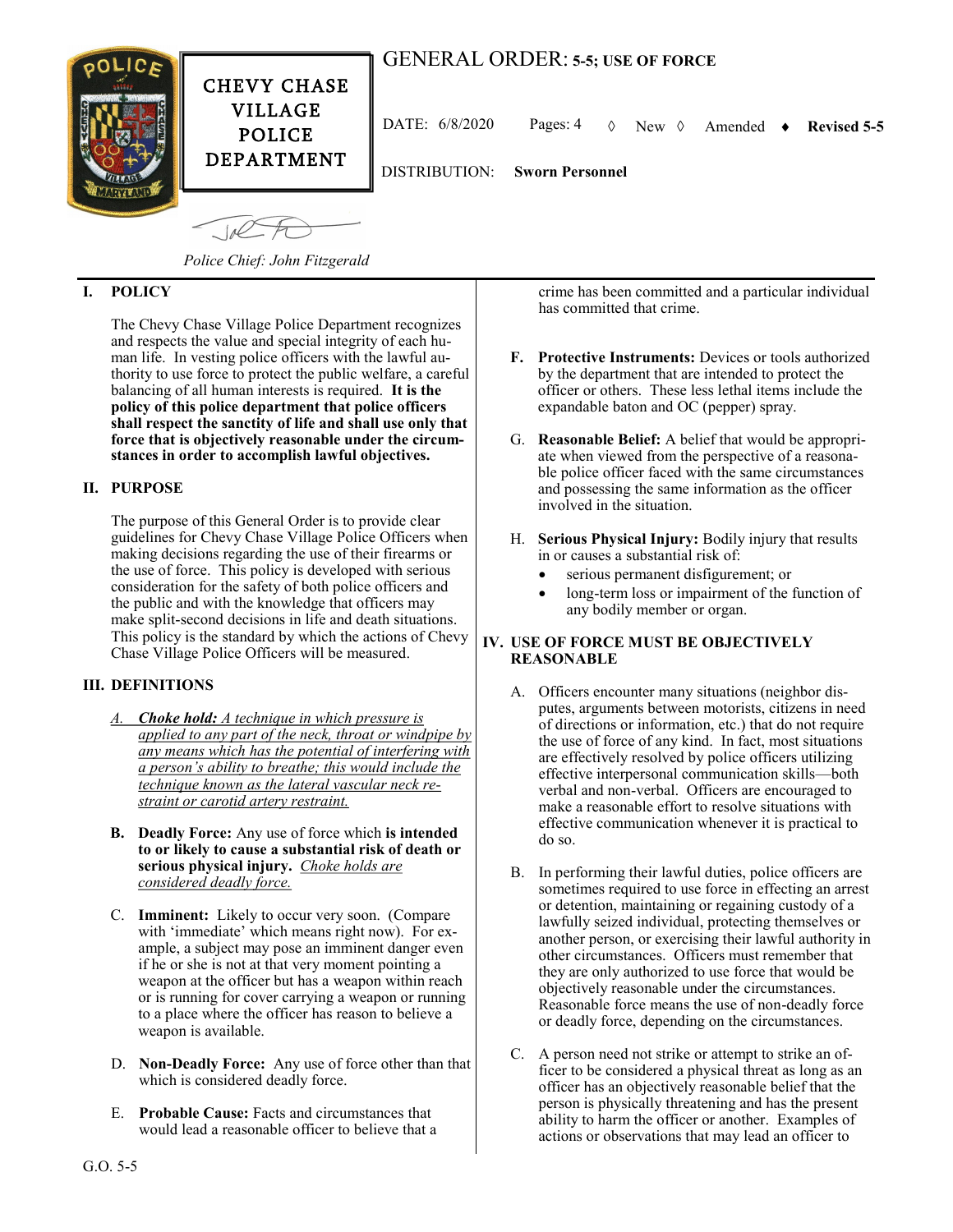believe that a person is a threat include, but are not limited to, clenched fists, displayed hostility or anger, verbal threats, aggressive stance, noncompliance, and furtive movements, among other things. Under the law, officers are not obligated to retreat when confronted with a threat. The Department relies on the officer's judgment and discretion to employ objectively reasonable force under each unique circumstance.

- D. The decision to use force must be based upon the circumstances that an officer reasonably believes to exist. In determining the appropriate level of force, officers should consider various factors to include:
	- 1. The nature of the threat or amount of resistance faced by the officer;
	- 2. The severity of the crime at issue;
	- 3. Whether the subject poses an imminent threat to the safety of the officer or others; and
	- 4. Any other factors relevant to an officer's decision.

# **V. FORCE OPTIONS**

#### A. **Authorized Use of Non-Deadly Force— Objectively Reasonable Force Permitted**

- 1. Non-deadly force, as defined herein, may be used to effect arrests, to safely maintain an investigative detention, or to protect officers or others from personal attack, physical resistance, or injury, provided the force chosen is objectively reasonable based upon the immediate circumstances confronting the officer at the time.
- 2. Non-deadly force may involve the use of defensive tactics (hands/body) and/or protective instruments.
- 3. Although the department issues authorized protective instruments, in exigent circumstances, officers are not prohibited from using another object or instrument in order to protect themselves or others as long as the object is used in accordance with the limitations on force contained in this policy.

#### B. **Authorized Use of Deadly Force—Defense of Self or Another from a Threat of Deadly Force**

An officer may use deadly force to defend themselves or another person from what they reasonably believe is an **imminent threat of death or serious physical injury.**

# C. **Prohibitions**

- 1. Warning shots are prohibited.
- 2. Officers are prohibited from intentionally

placing themselves in front of or behind an occupied vehicle (in its probable path of travel) whether the vehicle is in motion or not—to arrest or confront any of its occupants.

- 3. Officers are prohibited from shooting at the operator of, or any person inside of, a moving vehicle unless:
	- a. The officer is responding to an imminent threat of death or serious physical injury from a source other than the moving vehicle itself, or
	- b. The vehicle is being used as a deadly weapon toward the officer or another person and deadly force directed at the operator is the only reasonable means available to stop that threat.
- *4. Officers are prohibited from using choke holds unless they are in a deadly force situation in which they are using it as a last resort to stop an immediate threat of death or serious physical injury.*
- *5. Officers are prohibited from using deadly force against individuals who pose a danger only to themselves.*

# D. **Firearm Handling and Safety**

- 1. **Drawing firearms:** Officers may draw their firearm when they reasonably fear for their safety or the safety of others. Officers must be able to articulate the circumstances for drawing their firearms.
- 2. **Consideration of background:** When discharging a firearm for any reason, officers must exercise reasonable caution in order to avoid unnecessarily endangering the lives of bystanders. Officers must give consideration to bystanders, the shooting background, and overall location.

#### **VI. OFFICERS HAVE A CONTINUING DUTY TO DE-ESCALATE**

- A. **De-escalation to avoid the use of force:** Effective de-escalation techniques can sometimes result in compliance and the avoidance of force entirely. Officers must use de-escalation techniques whenever it can be done without exposing the public or an officer to unreasonable risk based on the specific circumstances facing the officer. De-escalation techniques include:
	- Slowing things down and spending the time necessary to get help in place and to allow for negotiation to work;
	- Speaking in a calm, reassuring tone without shouting commands;
	- Using non-threatening gestures and body posture;
	- Remaining at a safe distance with cover so as not to expose yourself to unnecessary risk or generate a conflict;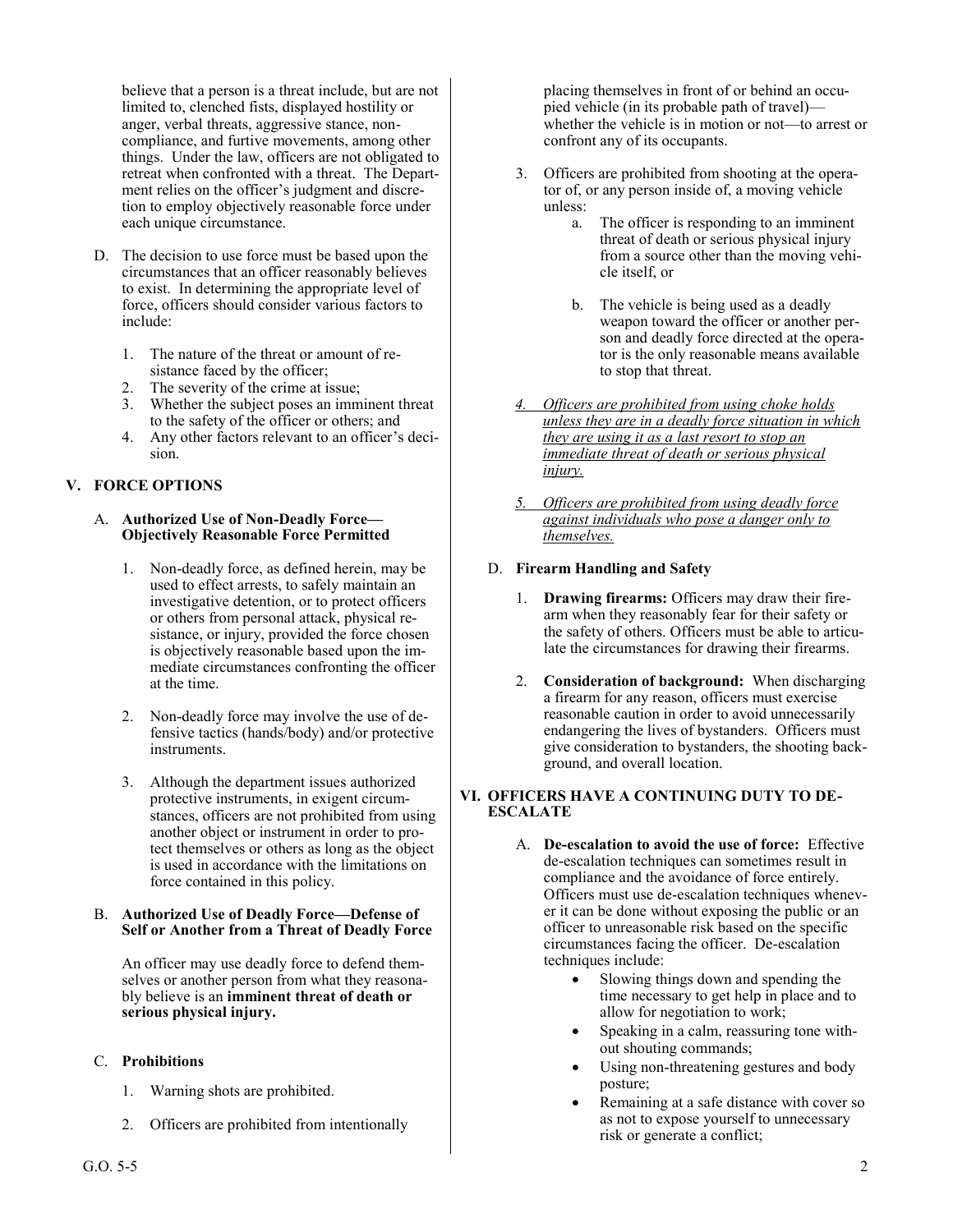• Calling for additional resources (additional officers, mental health professionals, less lethal force options such as Tasers and bean bag systems, shields, etc.)

### B. **De-escalation once force is used.**

- **1.** Encounters are often dynamic and officers must adjust their response based on the circumstances as they change. **Officers must constantly assess the behavior of the suspect, the risk of the threat, the level of compliance, and the effectiveness of the officer's actions.**
- 2. Officers have a duty to de-escalate the force that they use when the threat dissipates, when the suspect complies, or when the actions/force used has achieved its lawful objective (e.g. overcoming resistance or making an arrest).
- 3. An officer's duty to de-escalate continues throughout every encounter—from before force is used, during the application of force, and after the use of force is complete.

### **VII. EXCESSIVE/UNREASONABLE FORCE: Duty to Intervene, Duty to Report**

- A. Officers shall intervene and immediately stop another police officer—whether from this agency or any other—from using excessive or unreasonable force whenever they witness it.
- B. Whenever an employee believes that he/she has witnessed or otherwise learns that an officer—whether from this agency or any other—may have used excessive or unreasonable force, the employee shall notify the Lieutenant or the Chief of Police as soon as possible regardless of the time of day.

### **VIII. RENDERING AID AFTER USE OF FORCE**

- A. In addition to immediately requesting Fire/Rescue EMS to respond, officers shall render immediate and appropriate medical aid to anyone claiming to be injured or who is actually injured; or when an officer reasonably believes an individual is in need of medical treatment due to an officer's response to the person's resistance/aggression. Officers will render this aid if it can be done without endangering themselves or others.
- B. Medical assistance shall be summoned for any person who is unconscious, unresponsive, or otherwise incapable of refusing EMS assistance.
- C. Medical treatment will not be refused for an individual who requests it.

# **IX. SUPERVISORY RESPONSIBILITY**

A. Unless they are away from the Village when a force

event occurs, the highest ranking on-duty supervisor (Chief, Lieutenant or Sergeant) shall respond to the scene when an officer has used force which results in:<br>1.

- any injury to the officer or suspect,
- 2. any claimed injury, or
- 3. any property damage.
- B. The responding supervisor will insure that:
	- 1. any injured person receives appropriate medical care promptly;
	- 2. the scene and any related evidence is preserved as may be necessary;
	- 3. photos are taken of the scene and any injuries or property damage; and
	- 4. the owners of any damaged property are notified and that their contact information is recorded.
- C. Unless the Chief is already on the scene, the highest ranking officer on the scene of any use of force resulting in injury, claimed injury or property damage shall notify the Chief of Police of the incident at the earliest practical opportunity.

# **X. REPORTING AND OVERSIGHT**

- A. Officers will immediately notify the Lieutenant and will submit a written incident report along with a Use of Force Report as soon as practical if:
	- An officer discharges a firearm (except for authorized range practice) or employs any form of deadly force.
	- An officer uses any defensive tactic or protective instrument in the performance of his/ her duties regardless of whether or not injury results.
- B. Officers will complete an Incident Report for supervisory approval and will notify their supervisor and the Chief prior to the conclusion of that day's tour of duty whenever:
	- the officer's  $action(s)$  cause injury, actual or claimed, to another person;
	- the officer's  $action(s)$  resulted in damage, actual or claimed, to a person's property;
	- the officer believes that a civil suit may result from an officer's action or inaction, i.e. threats of litigation by the person.
- C. In the event the involved officer is incapacitated or otherwise incapable of completing the report and notifications required in section B above, the on-duty supervisor will initiate them. In the event no supervisor is available, the senior ranking officer on duty has the responsibility to ensure notification(s) and report(s) are completed prior to the end of the tour of duty that day.